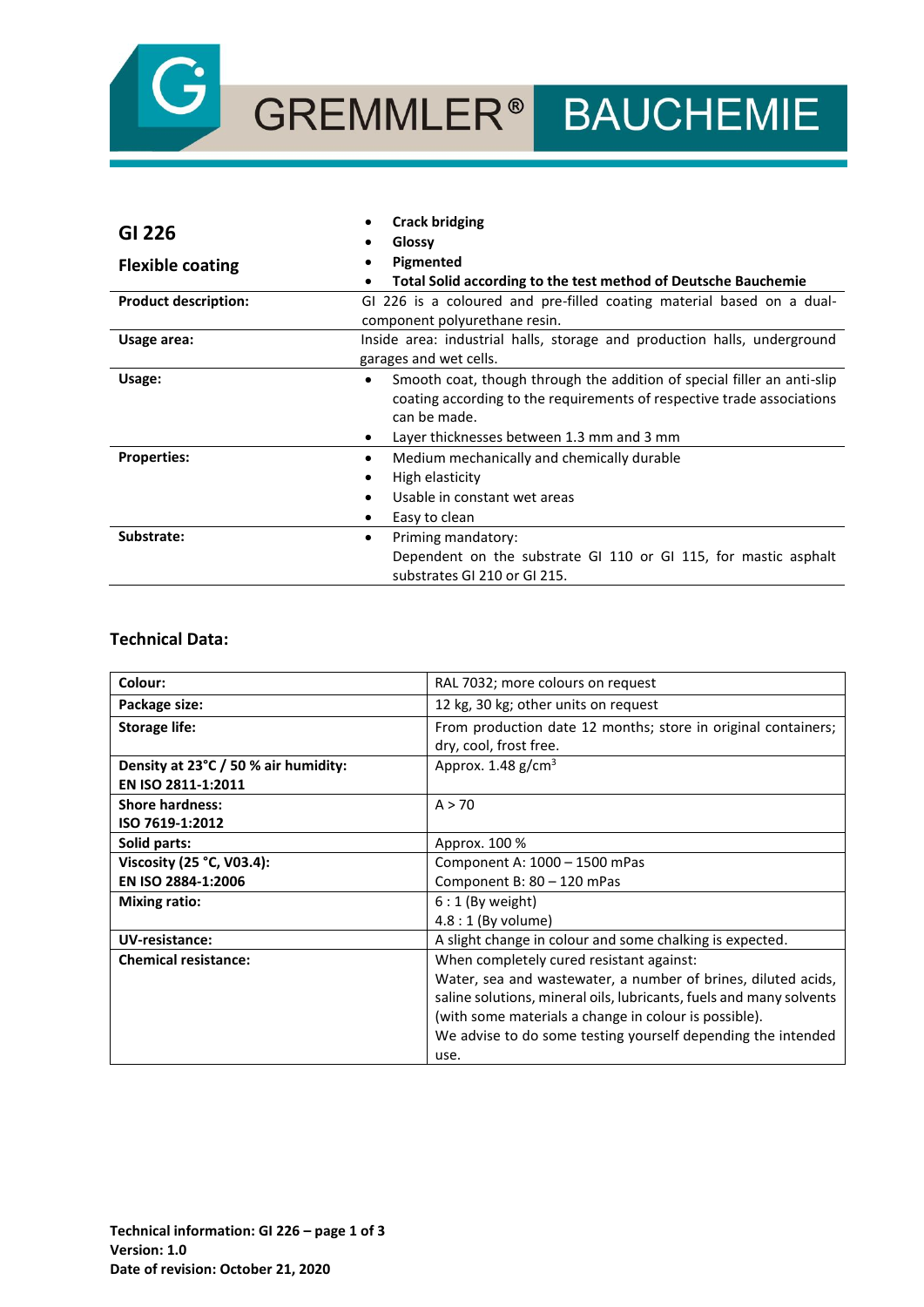## **Processing data:**

| <b>Material usage:</b>                      | 1.5 kg/m <sup>2</sup> /mm layer thickness                       |
|---------------------------------------------|-----------------------------------------------------------------|
|                                             | Minimum layer thickness: 1.3 mm                                 |
|                                             | Recommendation: $2.0 - 2.5$ kg/m <sup>2</sup>                   |
|                                             | These values are dependent on how the product is processed      |
|                                             | and on the substrate. The values are therefore only for a rough |
|                                             | estimate.                                                       |
| Processing time (at 50 % air humidity)      | 12 – 17 minutes (30 °C)                                         |
|                                             | $25 - 35$ minutes (20 °C)                                       |
|                                             | 40 – 60 minutes (10 °C)                                         |
| Revision time (at 50 % air humidity)        | Min. 4 - 5 hours, max. 12 hours at 30 $^{\circ}$ C              |
|                                             | Min. $6 - 10$ hours, max. 24 hours at 20 °C                     |
|                                             | Min. 16 - 20 hours, max. 48 hours at 10 °C                      |
| Curing time (complete mechanical resilience | 3 days (30 °C)                                                  |
| at 50 % air humidity)                       | 7 days (20 °C)                                                  |
|                                             | 10 days (10 °C)                                                 |
| <b>Processing temperature:</b>              | $10 - 30 °C$                                                    |

# **Processing:**

| Preparation of the substrate: | Substrate must be dry, clean, rough, stable and free of separating<br>٠<br>substances like oil, fats etc.<br>Coating takes place on a prepared and primed substrate.<br>$\bullet$<br>Within the revision time, the coating can be applied directly onto the<br>٠<br>prepared and primed substrate. If the revision time is exceeded, the<br>surface must be broadcasted with fire-dried Quartz-sand or, otherwise<br>this area must be prepared by grinding after curing for the next layer.                                                                                                                                                  |
|-------------------------------|-----------------------------------------------------------------------------------------------------------------------------------------------------------------------------------------------------------------------------------------------------------------------------------------------------------------------------------------------------------------------------------------------------------------------------------------------------------------------------------------------------------------------------------------------------------------------------------------------------------------------------------------------|
| Tools:                        | Trowel, triangular teethed rake or similar<br>$\bullet$                                                                                                                                                                                                                                                                                                                                                                                                                                                                                                                                                                                       |
| Mixing:                       | Pour the curing agent completely into the resin compound.<br>$\bullet$<br>Mix intensively with slow turning mixer (we advise a double stirrer with<br>٠<br>the stirring units turning the opposite direction to each other).<br>Fill into another vessel and mix again.<br>٠<br>Before applying to the substrate make sure to have an even and smear-<br>٠<br>free mixture.<br>Filling with Quartz sand is not advised.<br>٠                                                                                                                                                                                                                  |
| <b>Application:</b>           | The product is to be poured onto the prepared area and spread evenly<br>$\bullet$<br>spread with notched spreader or smoothing trowel.<br>If necessary, a spiked roller can be used to vent the coat.<br>$\bullet$<br>In case of bigger areas care must be taken to work on in time in order<br>٠<br>to minimize overlapping traces and colour differences.                                                                                                                                                                                                                                                                                   |
| <b>Processing conditions:</b> | The material, air and ground temperature must be between 10 °C and<br>$\bullet$<br>30 °C during the processing, installation and curing time.<br>The substrate temperature must be at least 3 °C above the dew point.<br>٠<br>The air humidity should not be above 80 % at any time. The application<br>٠<br>should take place when temperature is at a constant or falling value to<br>avoid blisters because of the extension of air underneath the ground.<br>It is important to keep an eye on the venting during and after the<br>application. The area must be protected from any direct water contact<br>during the whole curing time. |